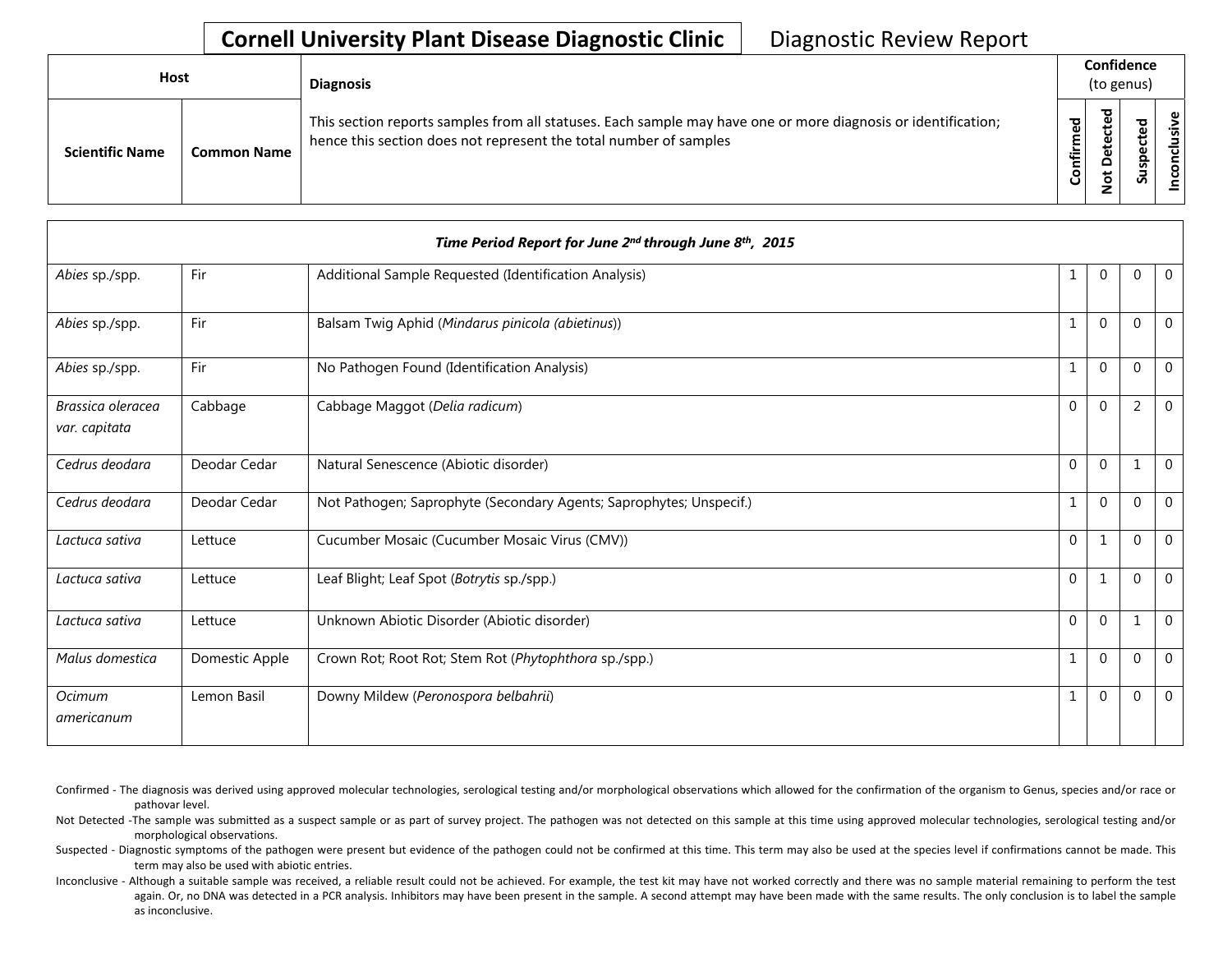## **Cornell University Plant Disease Diagnostic Clinic** | Diagnostic Review Report

| <b>Host</b>            |                    | <b>Diagnosis</b>                                                                                                                                                                   |             | Confidence<br>(to genus) |                                   |  |
|------------------------|--------------------|------------------------------------------------------------------------------------------------------------------------------------------------------------------------------------|-------------|--------------------------|-----------------------------------|--|
| <b>Scientific Name</b> | <b>Common Name</b> | This section reports samples from all statuses. Each sample may have one or more diagnosis or identification;<br>hence this section does not represent the total number of samples | ᅙ<br>₩<br>۰ | _                        | ω<br>ω<br>요<br><b>S</b><br>۔<br>S |  |

| Ocimum<br>americanum | Lemon Basil           | Leaf /Stem/Twig Blight; Rot; Gray Mold (Botrytis cinerea)           | 1              | $\Omega$       | $\Omega$       | 0            |
|----------------------|-----------------------|---------------------------------------------------------------------|----------------|----------------|----------------|--------------|
| Ocimum basilicum     | Sweet Basil           | Downy Mildew (Peronospora belbahrii)                                | $\overline{2}$ | $\mathbf{1}$   | $\mathbf 0$    | $\mathbf{0}$ |
| Ocimum basilicum     | Sweet Basil           | Leaf /Stem/Twig Blight; Rot; Gray Mold (Botrytis cinerea)           | $\overline{2}$ | $\Omega$       | $\Omega$       | $\mathbf{0}$ |
| Oryza sativa         | <b>Rice</b>           | Rice Panicle Mite (Steneotarsonemus spinki)                         | $\mathbf 0$    | $\overline{0}$ | $\mathbf{1}$   | $\Omega$     |
| Picea abies          | Norway Spruce         | Eastern Spruce Gall Adelgid (Adelges abietis)                       | $\mathbf{1}$   | $\mathbf 0$    | $\mathbf 0$    | $\mathbf 0$  |
| Picea abies          | Norway Spruce         | Not Pathogen; Saprophyte (Secondary Agents; Saprophytes; Unspecif.) | $\mathbf{1}$   | $\Omega$       | $\mathbf 0$    | $\mathbf{0}$ |
| Picea abies          | Norway Spruce         | Spruce Bud Scale (Physokermes sp./spp.)                             | $\mathbf{1}$   | $\Omega$       | $\Omega$       | $\Omega$     |
| Picea abies          | Norway Spruce         | Unknown Abiotic Disorder (Abiotic disorder)                         | $\Omega$       | $\overline{0}$ | 1              | $\mathbf{0}$ |
| Picea sp./spp.       | Spruce                | Not Pathogen; Saprophyte (Secondary Agents; Saprophytes; Unspecif.) | $\mathbf{1}$   | $\mathbf{0}$   | $\mathbf 0$    | $\mathbf{0}$ |
| Picea sp./spp.       | Spruce                | Root Damage (Abiotic disorder)                                      | $\Omega$       | $\Omega$       | 1              | $\mathbf{0}$ |
| Picea sp./spp.       | Spruce                | Spruce Bud Scale (Physokermes sp./spp.)                             | 1              | $\Omega$       | $\mathbf 0$    | $\mathbf 0$  |
| Pinus strobus        | Eastern White<br>pine | Brown Spot ; Needle Blight (Mycosphaerella dearnessii)              | $\mathbf{1}$   | $\Omega$       | $\overline{0}$ | $\mathbf{0}$ |

Confirmed - The diagnosis was derived using approved molecular technologies, serological testing and/or morphological observations which allowed for the confirmation of the organism to Genus, species and/or race or pathovar level.

Not Detected -The sample was submitted as a suspect sample or as part of survey project. The pathogen was not detected on this sample at this time using approved molecular technologies, serological testing and/or morphological observations.

Suspected - Diagnostic symptoms of the pathogen were present but evidence of the pathogen could not be confirmed at this time. This term may also be used at the species level if confirmations cannot be made. This term may also be used with abiotic entries.

Inconclusive - Although a suitable sample was received, a reliable result could not be achieved. For example, the test kit may have not worked correctly and there was no sample material remaining to perform the test again. Or, no DNA was detected in a PCR analysis. Inhibitors may have been present in the sample. A second attempt may have been made with the same results. The only conclusion is to label the sample as inconclusive.